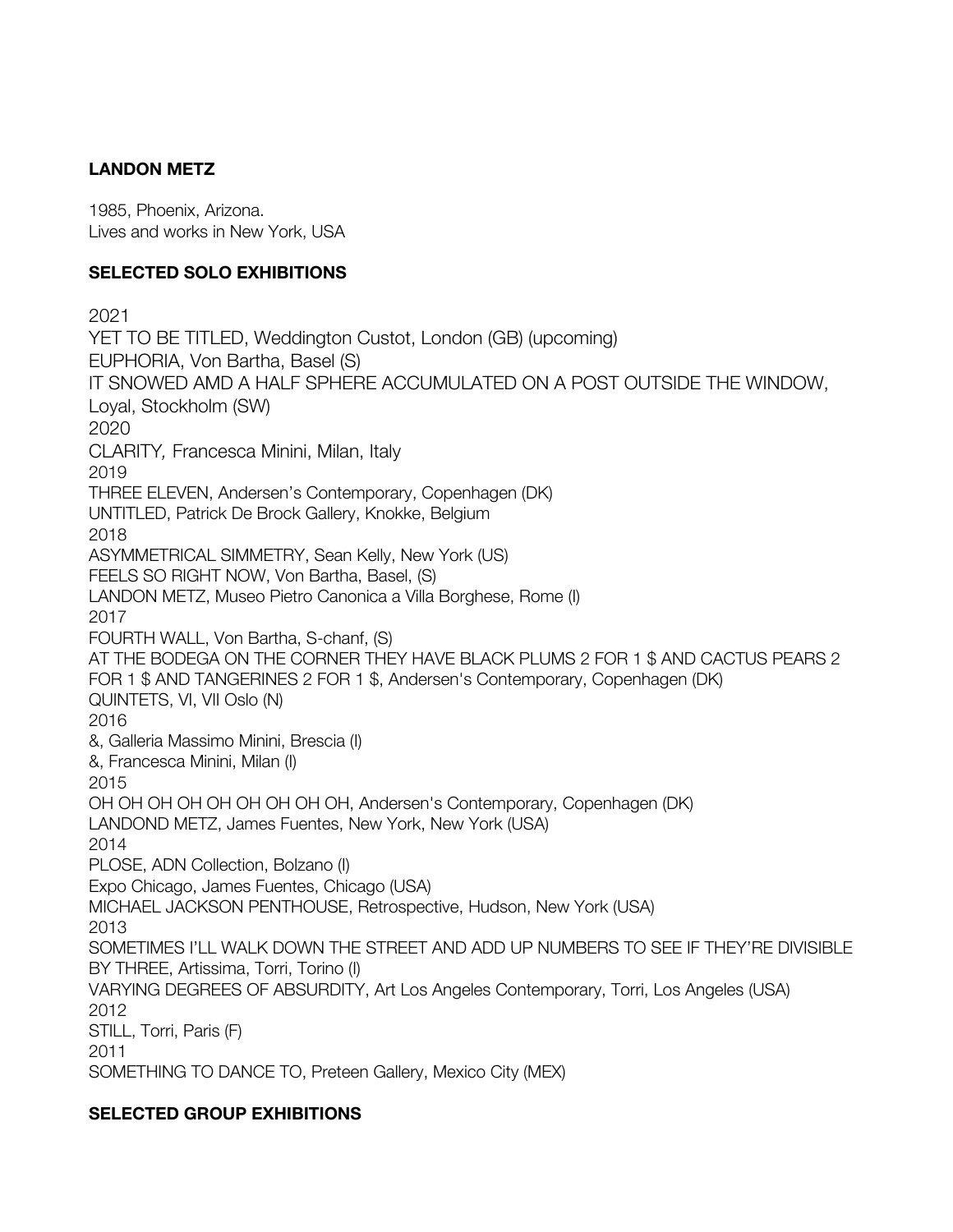2021 NINETEEN EIGHTY-FIVE, with Eva LeWitt, VI, VII, Oslo (NO) 2017 CORNER/ IN BETWEEN, curated by Eva Brioschi, Norma Mangione Gallery, Torino (I) THE SURFACE OF THE EAST COAST. FROM NICE TO NEW YORK, curated by Marie Maertens, Chantier Sang Neuf - Le 109, Nice (F) 2016 SPLOTCH, Sperone Westwater, New York (USA) Art Basel, Massimo Minini, Basel (CH) MORRIS LOUIS / LANDON METZ, Paul Kasmin Gallery, New York (USA) Miart, Massimo Minini, Milan (I) Miart, Francesca Minini, Milan (I) The Armory Show, Massimo Minini, New York (USA) 2015 Artissima, Massimo Minini, Torino (I) Artissima, Francesca Minini, Torino (I) PRINTED MATTER, New York (USA) THE ESSENTIAL BRUCE SPRINGSTEEN, Andersen's, Copenhagen (DK) FIAC, Massimo Minini, Paris (F) Contemporary Art Museum St. Louis (USA) Art Basel Hong Kong, Andersen's, Hong Kong (HK) Dallas Art Fair, James Fuentes, Dallas (USA) Miart, VI VII, Milan (I) 2014 NADA, Andersen's, Miami Beach (USA) THE KITCHEN BENEFIT ART AUCTION, The Kitchen, New York (USA) 173 E 94th St / CHAUSEE DE WATERLOO 550, Paul Kasmin at Middlemarch, Brussels (B) FROM PRE-HISTORY TO POST-EVERYTHING, Sean Kelly, New York (USA) LA CHOSE ENCADRÉE, SWG3, Glasgow International Biennial, Glasgow (UK) Art Los Angeles Contemporary, Martos & Torri, Los Angeles (USA) 2013 THIS IS THE STORY OF AMERICA. EVERYBODY'S DOING WHAT THEY THINK THEY'RE SUPPOSED TO DO, Brand New Gallery, Milan (I) SHAKE SHACK GUGGENHEIM, with Ethan Cook, V1, Copenhagen (DK) F(RE)E PLAY, Stadium, New York (USA) LA SUITE, Torri, Paris (F) ORGANIX, Curated by Diego Cortez, Luciano Benetton Collection, Venice (I) SPACE WHOLE KARAOKE, Middlemarch, Brussels (B) 2012 SLOWED & THROWED, Chinatown Arcade, New York (USA) CAN'T STOP ROCK LOBSTER, Shoot The Lobster, New York (USA) TLK DRTY, Amstel 41, Amsterdam (NL) 2011 HISTORIA MYSTERIA, Renwick Gallery, New York (USA) POST TRUTH, Reference Art Gallery, Richmond (USA) SAINT LAWRENCE ICE, Wolfe Island (CDN)

### **RECIDENCIES**

2014